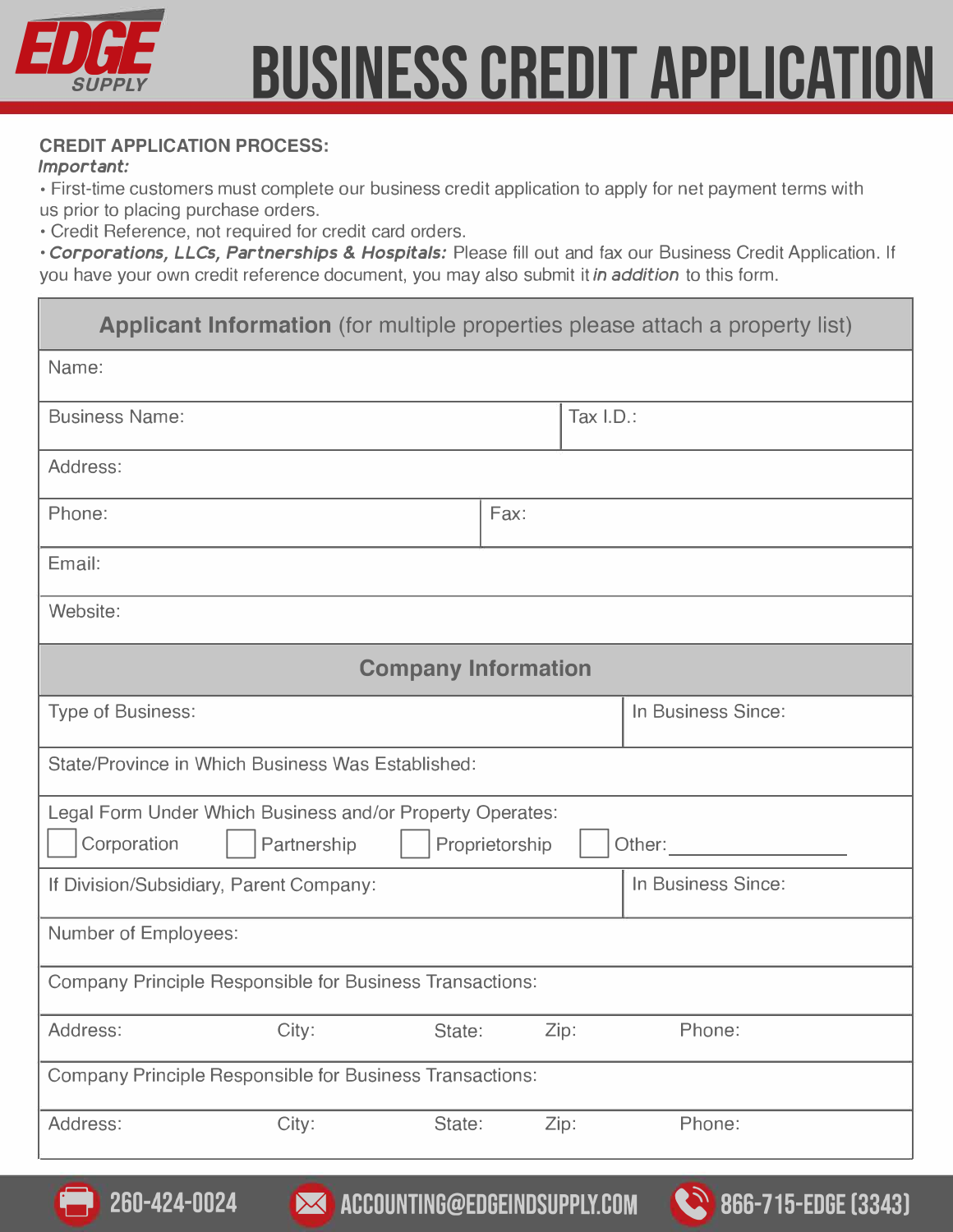

| <b>Property Ownership</b>                                                                                                                                                                                                                                                                          |                          |          |  |                    |      |  |  |  |
|----------------------------------------------------------------------------------------------------------------------------------------------------------------------------------------------------------------------------------------------------------------------------------------------------|--------------------------|----------|--|--------------------|------|--|--|--|
| <b>Legal Entity Name:</b>                                                                                                                                                                                                                                                                          |                          |          |  |                    |      |  |  |  |
| Address:                                                                                                                                                                                                                                                                                           | City/State:              |          |  | Zip:               |      |  |  |  |
| <b>Principal Name/Title:</b>                                                                                                                                                                                                                                                                       |                          |          |  |                    |      |  |  |  |
| Phone:                                                                                                                                                                                                                                                                                             | Fax:                     |          |  |                    |      |  |  |  |
| Date Property Purchased:                                                                                                                                                                                                                                                                           | <b>Properties Owned:</b> |          |  | Years in Business: |      |  |  |  |
| <b>Fee Management of Company</b>                                                                                                                                                                                                                                                                   |                          |          |  |                    |      |  |  |  |
| <b>Management Company Name:</b>                                                                                                                                                                                                                                                                    |                          |          |  |                    |      |  |  |  |
| Address:                                                                                                                                                                                                                                                                                           | City/State:              |          |  | Zip:               |      |  |  |  |
| <b>Contact Name/Title:</b>                                                                                                                                                                                                                                                                         |                          |          |  |                    |      |  |  |  |
| Phone:                                                                                                                                                                                                                                                                                             | Email Address:           |          |  |                    |      |  |  |  |
| This application must be signed by the property owner or the principle of the management company as agent for<br>owner. Agents are obligated to provide property ownership information above. Purchaser authorizes all references to<br>release credit information to Edge Industrial Supply, LLC. |                          |          |  |                    |      |  |  |  |
| Signature:                                                                                                                                                                                                                                                                                         | Date:                    |          |  |                    |      |  |  |  |
| <b>Bank References</b>                                                                                                                                                                                                                                                                             |                          |          |  |                    |      |  |  |  |
| <b>Bank Name:</b>                                                                                                                                                                                                                                                                                  | Phone:                   |          |  | Fax:               |      |  |  |  |
| Address/Branch:                                                                                                                                                                                                                                                                                    | City/State:              |          |  | Zip:               |      |  |  |  |
| Account #:                                                                                                                                                                                                                                                                                         | Checking<br>Savings      |          |  | Loan               |      |  |  |  |
| <b>Bank Name:</b>                                                                                                                                                                                                                                                                                  | Phone:                   |          |  | Fax:               |      |  |  |  |
| Address/Branch:                                                                                                                                                                                                                                                                                    | City/State:              |          |  |                    | Zip: |  |  |  |
| Account #:                                                                                                                                                                                                                                                                                         |                          | Checking |  | Savings            | Loan |  |  |  |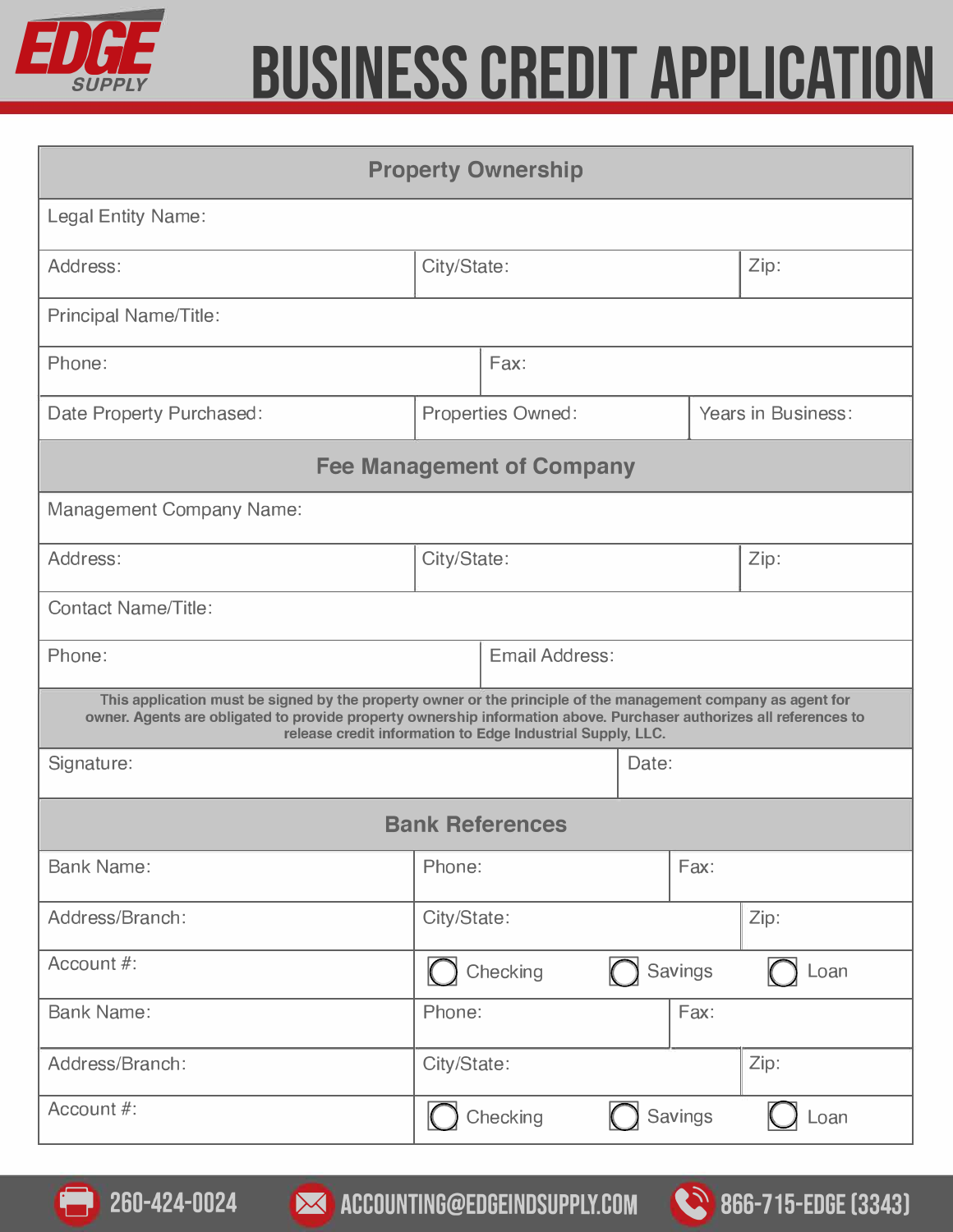

| <b>Trade References</b>                                                                                                                                                                                                                                                                                                                                                                                                                                                                                                                                                                                                                                                                                                                                                                                                                                                                                                                                                                                                                                                                                                                                                                                                                                                                                                                                                                                                                                                                                                                                                                                                                                                                                                                                                                                                                                                                                             |        |                                                           |  |  |  |  |
|---------------------------------------------------------------------------------------------------------------------------------------------------------------------------------------------------------------------------------------------------------------------------------------------------------------------------------------------------------------------------------------------------------------------------------------------------------------------------------------------------------------------------------------------------------------------------------------------------------------------------------------------------------------------------------------------------------------------------------------------------------------------------------------------------------------------------------------------------------------------------------------------------------------------------------------------------------------------------------------------------------------------------------------------------------------------------------------------------------------------------------------------------------------------------------------------------------------------------------------------------------------------------------------------------------------------------------------------------------------------------------------------------------------------------------------------------------------------------------------------------------------------------------------------------------------------------------------------------------------------------------------------------------------------------------------------------------------------------------------------------------------------------------------------------------------------------------------------------------------------------------------------------------------------|--------|-----------------------------------------------------------|--|--|--|--|
| Name:                                                                                                                                                                                                                                                                                                                                                                                                                                                                                                                                                                                                                                                                                                                                                                                                                                                                                                                                                                                                                                                                                                                                                                                                                                                                                                                                                                                                                                                                                                                                                                                                                                                                                                                                                                                                                                                                                                               | Email: |                                                           |  |  |  |  |
| Address:                                                                                                                                                                                                                                                                                                                                                                                                                                                                                                                                                                                                                                                                                                                                                                                                                                                                                                                                                                                                                                                                                                                                                                                                                                                                                                                                                                                                                                                                                                                                                                                                                                                                                                                                                                                                                                                                                                            |        | Phone:                                                    |  |  |  |  |
| Name:                                                                                                                                                                                                                                                                                                                                                                                                                                                                                                                                                                                                                                                                                                                                                                                                                                                                                                                                                                                                                                                                                                                                                                                                                                                                                                                                                                                                                                                                                                                                                                                                                                                                                                                                                                                                                                                                                                               | Email: |                                                           |  |  |  |  |
| Address:                                                                                                                                                                                                                                                                                                                                                                                                                                                                                                                                                                                                                                                                                                                                                                                                                                                                                                                                                                                                                                                                                                                                                                                                                                                                                                                                                                                                                                                                                                                                                                                                                                                                                                                                                                                                                                                                                                            |        | Phone:                                                    |  |  |  |  |
| Name:                                                                                                                                                                                                                                                                                                                                                                                                                                                                                                                                                                                                                                                                                                                                                                                                                                                                                                                                                                                                                                                                                                                                                                                                                                                                                                                                                                                                                                                                                                                                                                                                                                                                                                                                                                                                                                                                                                               | Email: |                                                           |  |  |  |  |
| Address:                                                                                                                                                                                                                                                                                                                                                                                                                                                                                                                                                                                                                                                                                                                                                                                                                                                                                                                                                                                                                                                                                                                                                                                                                                                                                                                                                                                                                                                                                                                                                                                                                                                                                                                                                                                                                                                                                                            |        | Phone:                                                    |  |  |  |  |
| <b>Contact Information for Accounts Payable</b>                                                                                                                                                                                                                                                                                                                                                                                                                                                                                                                                                                                                                                                                                                                                                                                                                                                                                                                                                                                                                                                                                                                                                                                                                                                                                                                                                                                                                                                                                                                                                                                                                                                                                                                                                                                                                                                                     |        |                                                           |  |  |  |  |
| <b>Full Name:</b>                                                                                                                                                                                                                                                                                                                                                                                                                                                                                                                                                                                                                                                                                                                                                                                                                                                                                                                                                                                                                                                                                                                                                                                                                                                                                                                                                                                                                                                                                                                                                                                                                                                                                                                                                                                                                                                                                                   | Title: |                                                           |  |  |  |  |
| Email:                                                                                                                                                                                                                                                                                                                                                                                                                                                                                                                                                                                                                                                                                                                                                                                                                                                                                                                                                                                                                                                                                                                                                                                                                                                                                                                                                                                                                                                                                                                                                                                                                                                                                                                                                                                                                                                                                                              |        | Phone:                                                    |  |  |  |  |
| Full Name:                                                                                                                                                                                                                                                                                                                                                                                                                                                                                                                                                                                                                                                                                                                                                                                                                                                                                                                                                                                                                                                                                                                                                                                                                                                                                                                                                                                                                                                                                                                                                                                                                                                                                                                                                                                                                                                                                                          | Title: |                                                           |  |  |  |  |
| Email:                                                                                                                                                                                                                                                                                                                                                                                                                                                                                                                                                                                                                                                                                                                                                                                                                                                                                                                                                                                                                                                                                                                                                                                                                                                                                                                                                                                                                                                                                                                                                                                                                                                                                                                                                                                                                                                                                                              |        | Phone:                                                    |  |  |  |  |
| Invoices emailed to:                                                                                                                                                                                                                                                                                                                                                                                                                                                                                                                                                                                                                                                                                                                                                                                                                                                                                                                                                                                                                                                                                                                                                                                                                                                                                                                                                                                                                                                                                                                                                                                                                                                                                                                                                                                                                                                                                                |        |                                                           |  |  |  |  |
| Invoices emailed to:                                                                                                                                                                                                                                                                                                                                                                                                                                                                                                                                                                                                                                                                                                                                                                                                                                                                                                                                                                                                                                                                                                                                                                                                                                                                                                                                                                                                                                                                                                                                                                                                                                                                                                                                                                                                                                                                                                |        |                                                           |  |  |  |  |
| TAX EXEMPT: If you plan to purchase products from Edge Industrial Supply, LLC that are<br>considered tax exempt, please provide us with a copy of your resale certificate. Submit to<br>accounting@edgeindsupply.com                                                                                                                                                                                                                                                                                                                                                                                                                                                                                                                                                                                                                                                                                                                                                                                                                                                                                                                                                                                                                                                                                                                                                                                                                                                                                                                                                                                                                                                                                                                                                                                                                                                                                                |        |                                                           |  |  |  |  |
| APPLICANT AND GUARANTOR RESPECTIVELY ACKNOWLEDGE THAT EACH HAS READ AND ACCEPT THE TERMS AND CONDITIONS OF CREDIT AS SET FORTH ON THIS<br>APPLICATION AND AUTHORIZES EDGE SUPPLY TO: REQUEST CREDIT REPORTS FROM CREDIT BUREAUS REGARDING THEIR RESPECTIVE COMMERCIAL CREDIT; TO<br>CHECK THE CREDIT OF APPLICANT AND ITS OFFICERS, MEMBERS, MANAGERS AND GUARANTORS ON A CONTINUOUS BASIS; AND TO OTHERWISE INVESTIGATE THEIR<br>RESPECTIVE CREDITWORTHINESS BEFORE EXTENDING CREDIT NOW OR AT ANY TIME IN THE FUTURE. APPLICANT REPRESENTS THAT ALL INFORMATION PROVIDED IS<br>TRUE AND COMPLETE. The Terms and Conditions of Credit set forth on application are incorporated herein by this reference. Seller may terminate any credit<br>availability within its sole discretion. Guarantor agrees to provide financial information as reasonably requested by Seller.<br>YOU AGREE THAT BY REQUESTING CREDIT, SUBMITTING A CREDIT APPLICATION, RECEIVING CREDIT, OR ENTERING INTO A COMMERCIAL RELATIONSHIP WITH THE<br>COMPANY, YOU WAIVE YOUR RIGHT TO PARTICIPATE IN A CLASS ACTION, PRIVATE ATTORNEY GENERAL ACTION OR OTHER REPRESENTATIVE ACTION AGAINST THE<br>COMPANY AND ITS AFFILIATES IN A COURT OR IN ARBITRATION, AS APPLICABLE. YOU FURTHER AGREE YOU MAY ONLY BRING DISPUTES AGAINST ANY OTHER PARTY<br>IN YOUR INDIVIDUAL CAPACITY AND NOT AS A PLAINTIFF OR CLASS MEMBER IN ANY PURPORTED CLASS OR REPRESENTATIVE PROCEEDING. FURTHER, IN THE EVENT<br>ANY DISPUTE IS TRIED IN A COURT, YOU HEREBY IRREVOCABLY WAIVE, TO THE FULLEST EXTENT PERMITTED BY LAW, ANY AND ALL RIGHTS TO TRIAL BY JURY IN ANY<br>LEGAL PROCEEDING ARISING OUT OF OR RELATING TO ANY COMMERCIAL RELATIONSHIP BETWEEN THE PARTIES.<br>The Terms and Conditions set forth on this application are incorporated herein by this reference.<br>Seller may terminate any credit availability within its sole discretion. |        |                                                           |  |  |  |  |
| 260-424-0024                                                                                                                                                                                                                                                                                                                                                                                                                                                                                                                                                                                                                                                                                                                                                                                                                                                                                                                                                                                                                                                                                                                                                                                                                                                                                                                                                                                                                                                                                                                                                                                                                                                                                                                                                                                                                                                                                                        |        | <b>X ACCOUNTING@EDGEINDSUPPLY.COM 866-715-EDGE [3343]</b> |  |  |  |  |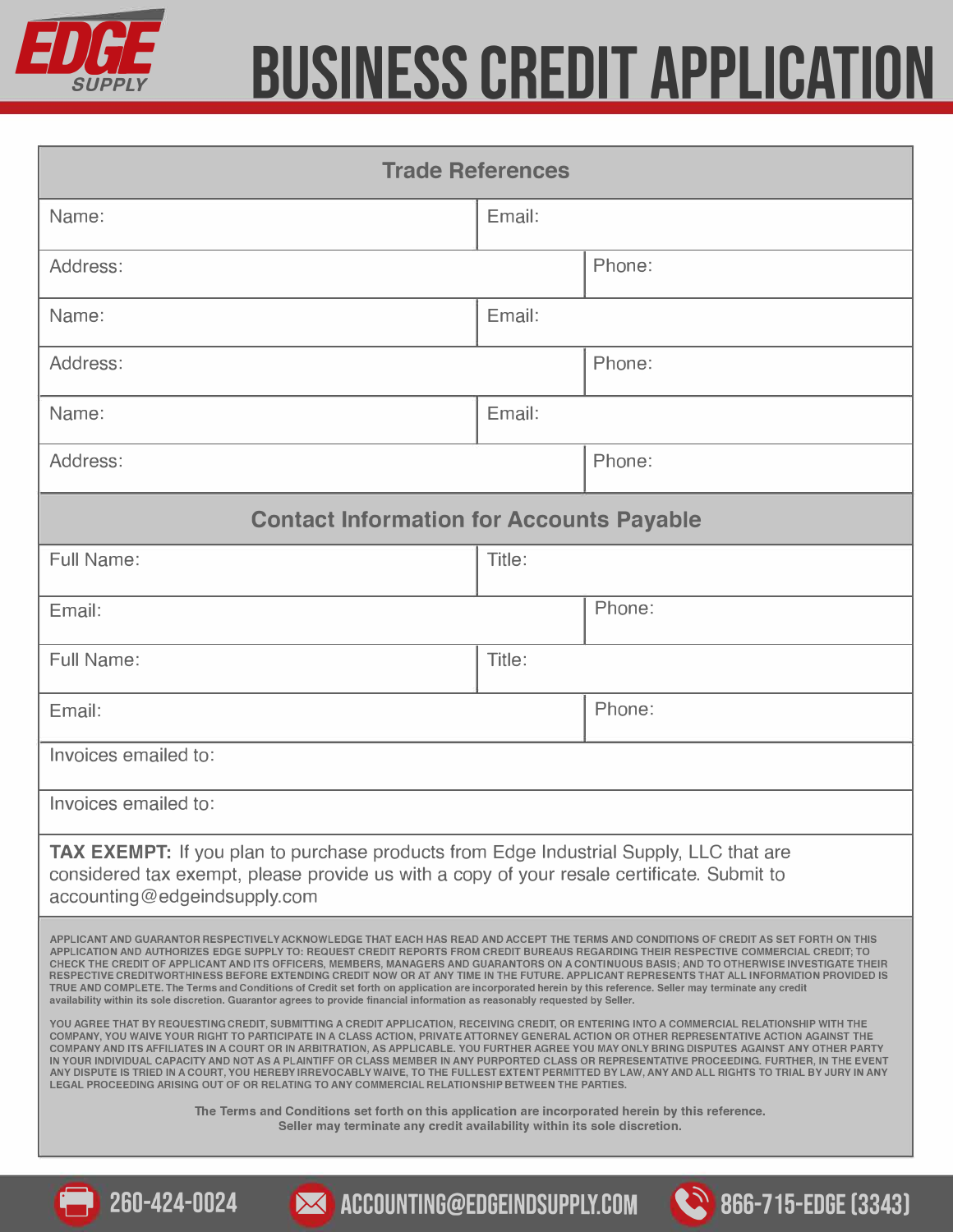

#### **TERMS AND CONDITIONS OF CREDIT**

**1. Parties.** As used herein "Seller" shall mean Edge Industrial Supply, LLC and "Applicant" shall mean the purchaser listed on page 1.

**2. Entire Agreement.** This Credit Application and Purchase Agreement together with Seller's Terms and Conditions of Sale, as set forth in Seller's catalogs and on Seller's website and Seller's purchase order and invoice, which are incorporated herin by this reference (collectively, "Terms") represent the entire agreement between the Parties and apply to all transactions between the Parties. All sales made by Seller are subject to the Terms in effect at the time of the sale, which shall prevail over al inconsistant terms found in any current or future agreement between Seller and Applicant, including, but not limited to, Applicant's purchase order or other documents. No terms or conditions in any way altering or modifying these provisions shall be binding upon Seller, unless they are specifically authorized in writing by Seller's authorized representative. All other terms between the parties are void.

**3. Pricing.** Seller's quotation prices are subject to change without notice. Quotations are void unless acepted within 24 hours of the date of issuance for products driven by market commodities and within 30 days of the date of issuance for all other products. Prices do not include any sales, excise or other tax or charge payable by Seller to any governmental authority. Any taxes now or thereafter imposed upon sales of shipments will be aded to the purchase price. Applicant agrees to reimburse Seller for any such tax or to provide Seller with an acceptable tax exemption certificate.

**4. Payment.** Unless otherwise stated in a written agreement signed by an officerof Seller and subject to Seller's continuous approval of credit, payment for products and services ("Products") is due Net 30 days from invoice date. Payment is due in the form of cash, check, ACH or money order. Seller may apply Applicant's payment against any outstanding charges within Seller's sole discretion. Applicant must notify Seller of disputed charges in writing within ten (10) days from the invoice date or such disputes are waived. Failure of Applicant to make timely payments shall result in Applicant's account being in default and Seller may, in its sole discretion, suspend further performance under any purchase order with Applicant. Seller shall also have the right to exercise offset or recoupment rights to satisfy any outstanding balance. Past due balances are assessed a late charge of 1-1/2% per month (18% per annum) or up to the maximum rate permitted by law. Applicant agrees to pay Seller the assessed late charge of \$20.00. Applicant shall be liable for any and all fees and costs incurred in connection with the collection of past due amounts, including but not limited to third party fees, court costs, and attorney's fees. It is the intent that any credit granted shall comply with applicable usury laws. If, for any reason, it should be determined that any applicable usury law is applicable, none of the terms and provisions contained in this application or any document relating to any credit provided shall ever be construed to create a contract for the use, forbearance or detention of money requiring payment of interest at a rate in excess of the maximum interest rate permitted to be charged by applicable law. In such event, if any monies are collected under the credit arrangement contemplated by this application which are deemed to constitute interest which would otherwise increase the effective interest rate of the credit arrangement to a rate in excess of the maximum interest rate permitted to be charged by applicable law, all such sums deemed to constitute interest in excess of such maximum legal rate shall be credited to the payment of the sums due under the credit arrangement or returned to the payer.

**5. Delivery.** Delivery dates given by Seller are estimates and Seller shall not be liable for delays, regardless of the cause. Applicant shall examine Products upon receipt and prior to installation. All claims for shortages or improper delivery must be made within 72 hours of receipt of goods. Claims not received in writing within the time specified are waived by Applicant. Delivery to job site constitutes delivery to Applicant, regardless of whether Applicant or his agent is at the site at the time of delivery or signs a delivery receipt. Freight charges may apply and vary depending upon order size, fuel prices, or other factors at Seller's discretion. In those rare instances when a package is lost or

an item is damaged in transit, Seller assumes full responsibility for filing claims. Applicant must: (i) provide number of cartons (must be the same as shown on freight bill), (ii) report shortage or concealed damages within 72 hours of receipt of goods, (iii) make sure number of cartons shown on packing slip has been received before claiming shortages, and (iv) if a shortage has been claimed, but later received, notify Seller immediately.

**6. Returns.** Seller will accept the return for credit of regularly stocked items of the current model in clean, new and undamaged condition with original packaging and all original parts ("Returns"). Returns are subject to a 20% restocking fee, unless specified otherwise, with the exception of defective goods or shipping errors, which are not subject to a restocking fee. No other material may be returned for credit, including special orders and drop shipments, unless specifically agreed to by Seller in writing and the restocking fee from those items is subject to Seller's or its supplier's restocking fee.

**7. Solvency.** Applicant certifies that it is solvent and capable of meeting its obligations hereunder that it will immediately advise the Corporate Credit Department of Seller if it becomes insolvent.

**8. Authorization.** Applicant and Guarantor: (a) each certify that the information provided is true and correct and has been provided to Seller as a material inducement to obtain credit; (b) each is authorized to submit this application; and (c) each authorizes Seller to verify the information provided by or on behalf of Applicant or Guarantor, as applicable, including, but not limited to, requesting credit reports from credit bureaus/consumer reporting agencies regarding their respective commercial or personal credit and otherwise to investigate their respective creditworthiness and banking history before extending credit now or at any time in the future. Seller may terminate any credit availability within its sole discretion.

**9. Disclaimer of Warranties.** Seller makes no expressed or implied warranties with regard to products and hereby disclaims all expressed or implied warranties, whether implied by operation of law or otherwise, including, without limitation, all implied warranties of merchantability and fitness or quality and fitness For a particular purpose, related to the product or any component thereof or provided as related to this agreement. Notwithstanding anything contained herein, seller's sole and exclusive warranty and remedy, if any, is that provided by the product's manufacturer.availability within its sole discretion.

**10. Dispute Resolution.** Any and all disputes, claims or controversies arising out of or relating to your application request for credit, including any extension of credit and any creditor/borrower relations between the parties (collectively, "Disputes") must be submitted to the American Arbitration Association ('AAA") at the office located closest to Ft. Wayne, IN for binding arbitration in accordance with its commercial arbitration rules then in effect (except for any rule and procedure in conflict or inconsistent with the provisions of this section). T he Federal Arbitration Act, 9 U.S.C. §§1-16, as amended from time to time, shall govern all arbitration(s) and confirmation proceedings under this provision. You agree that by requesting credit, completing a credit application, submitting a credit application, receiving credit, or entering into a commercial relationship with the company, you waive your right to participate in a class action, private attorney general action or other representative action against the company and its Affiliates in a court or in arbitration, as applicable. You further agree you may only bring disputes against any other party in your individual capacity and not as a plaintiff or class member in any purported class or representative proceeding. Further, in the event any dispute is tried in a court, you hereby irrevocably waive, to the fullest extent permitted by law, any and all rights to trial by jury in any legal proceeding arising out of or relating to any commercial relationship between the parties.

**11. Termination.** If Applicant fails to comply with these Terms, or should Applicant's credit become unsatisfactory in Seller's sole discretion, Seller reserves the right to immediately terminate or restrict any order upon notice to Applicant. Applicant agrees to send Seller written notice of any changes in the form of ownership of Applicant's business within five (5) days of such changes.